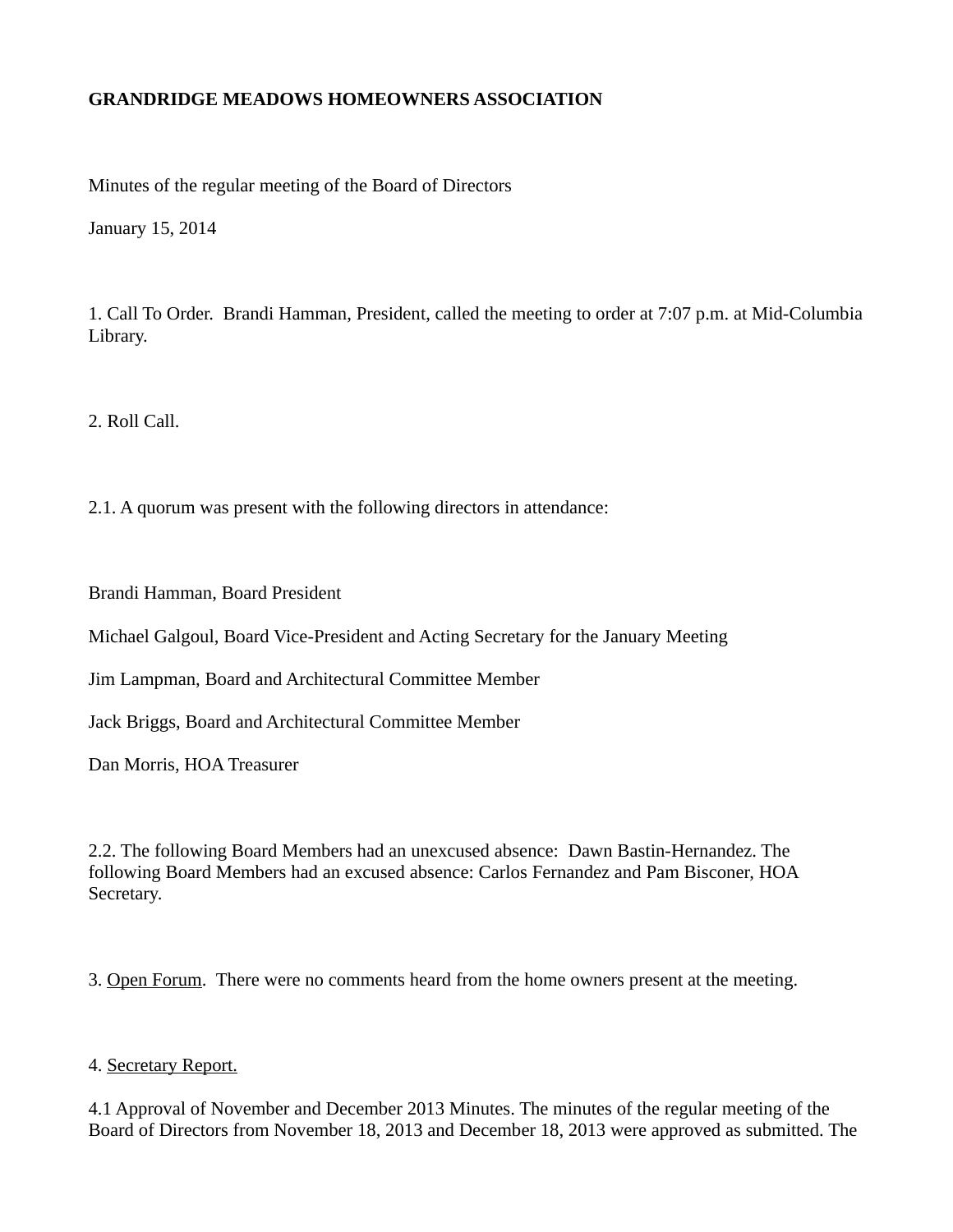motion was made by Jack Briggs and seconded by Jim Lampman. The motion passed unanimously.

4.2 Neighborhood watch update. Michael Galgoul reviewed the discussion presented by the Secretary at the December meeting. Homeowners present were asked to indicate their interest in participating and it was agreed that a request for participation also be included in the next mailing sent to homeowners. Information regarding the Neighborhood Watch program is presently posted on the HOA Web site.

### 5. Financial Report.

5.1 Financial Report. Dan Morris handed out the Balance sheet for December 2013 and the profit and loss statement for January 1, 2013 to December 31, 2013. As of December 31, 2013 the checking account balance was \$25,891.32. The year ended with net income of 6,237.08. Dan asked if the Desert Green Contract was still in effect for January 2014 and was told it was through February 2014.

5.2 Status of Dues. The treasurer said that statements were sent out to provide those that had paid a receipt. In addition, notices were sent to 17 accounts still in arrears with a request to contact the treasurer to establish a payment schedule. As of this meeting, 4 of 17 homeowners over 90 days have made contact and set up a payment schedule. The issue of how to address the remaining accounts was discussed. The result was the following motion: Jack Briggs moved that notice should be given that as of March 31, 2014 homeowners who had not made arrangements to pay would be charged interest as established by the by-laws and assessed a penalty to cover the cost of filing a lien by the attorney. Those who had set up a schedule prior to March 31, 2014 would not have interest added to the amount they owe. Jim Lampman seconded and the motion was unanimously approved.

The treasurer offered options for dues payment for 2014 to get back to a year-end billing of dues. The following motion is the result: Jack Briggs moved that dues should be due on June 1st in 2014 and January 31st in 2015. Jim Lampman seconded and the motion was unanimously approved.

5.3 Budget Approval for 2014. Dan Morris presented the 2014 Budget, which was discussed at the December meeting for Board approval. Jack Briggs moved that the Board approve the budget. Jim Lampman seconded the motion and the board unanimously approved. It was also noted by Jack Briggs that the budget according to the by-laws should be submitted at the annual meeting for approval no later than 2 months after board approval.

5.4 Federal Tax Penalties and Interest. The treasurer reported that the IRS had sent notices for the 2011 and 2012 taxes assessing interest and penalties for late filings and requested Board guidance since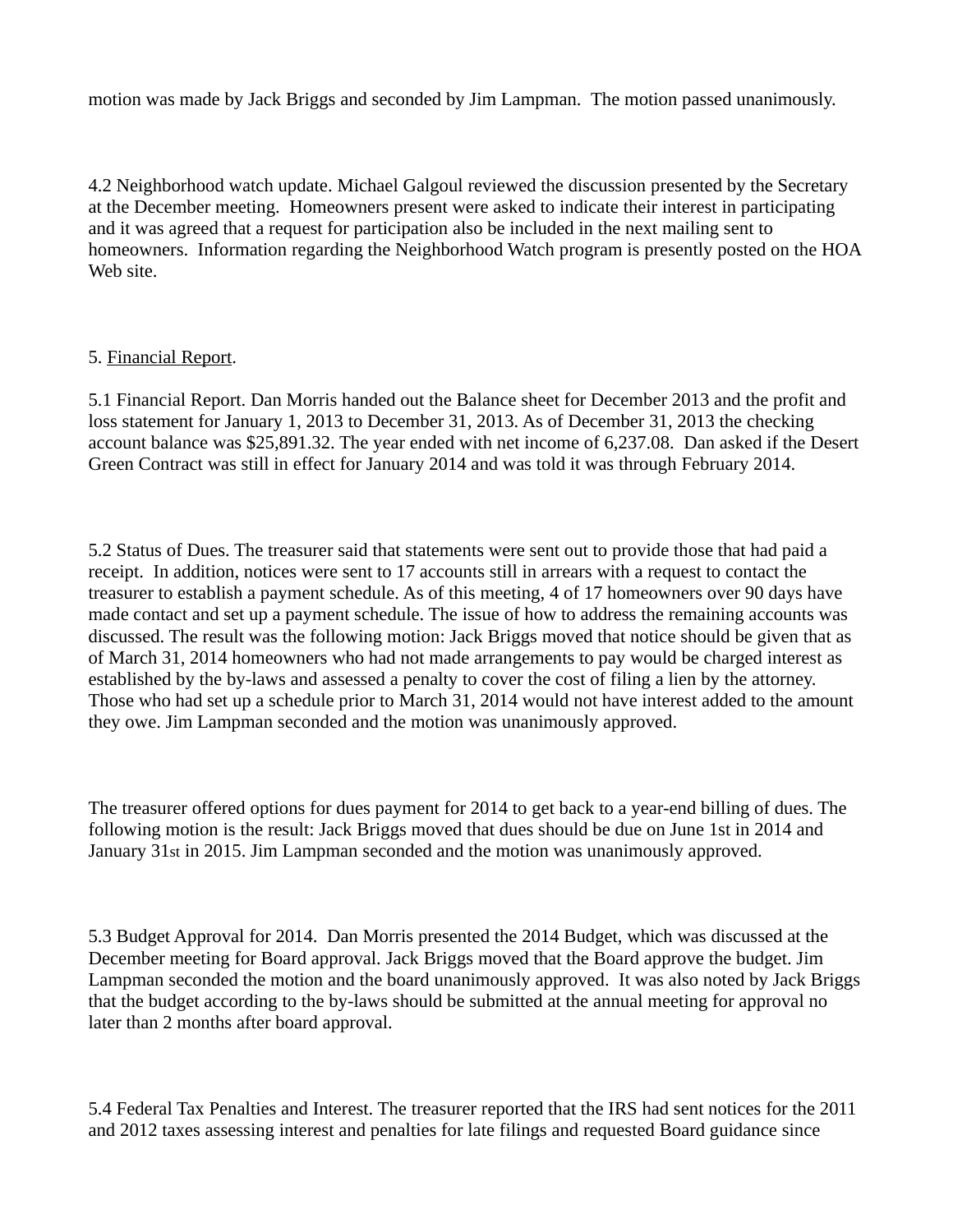previous communication with the IRS by Michael Galgoul suggested no penalties would be assessed as long as the taxes owed were paid. Jim Lampman moved to pay the interest and penalties but to file an appeal of the amounts.

### 6. Architectural Control Committee Report.

6.1 Christmas Lighting Display Winner. The committee announced the winner was Cassie Suarez at 8207 W. Bruneau Place. She received a \$50 gift certificate to Olive Garden.

6.2 Review and approve ACC Letter. Jack Briggs presented and the Board discussed the sending of a letter to Tony Tahvili acknowledging his authority over the Architectural Committee until his last home is sold and his agreement to ACC Board Members Jack Briggs and Jim Lampman. Jack Briggs moved the letter be approved by the Board and signed by the President and sent to Mr. Tahvili for signature. Jim Lampman seconded and the motion was unanimously approved.

6.3 Steptoe development. Jack Briggs discussed the planned development of Steptoe and the area adjacent to it including the potential impacts to Grandridge Meadows development. Michael Galgoul moved that the ACC follow the developments and make regular reports and recommendations to the Board. Jim Lampman seconded and the motion was unanimously approved.

6.4 Follow-up on Sidewalk Ice Treatment. In follow up to a question at December's meeting, Jim Lampman reported that the mixture Dessert Green would apply to melt ice and snow is not harmful to pets or vegetation.

7. Annual Meeting. The Board discussed the scheduling of the 2014 annual meeting and selected March 5th as the date. Jim Lampman moved that the annual meeting be held on March 5, 2014 at 7PM at the Benton PUD Meeting Room and that the Board prepare for the election of board members for a June 30, 2014 - July 1, 2015 term and approve an annual budget. Jack Briggs seconded and the motion was unanimously approved. All board members are up for re-election and there was discussion about the advisability of changing that part of the Bylaws (1.2) to ensure a degree of continuity on the board.

#### 8. Old Business.

8.1 Election of Board replacement for Dennis Janikowski. Brett Menaker volunteered to fill the term of Dennis Janikowski. Mr. Menaker resides at 8307 W Bruneau Place and is a retired engineer. Jack Briggs moved that Brett Menaker fill the term of Mr. Janikowski. Jim Lampman seconded and the motion was unanimously approved.